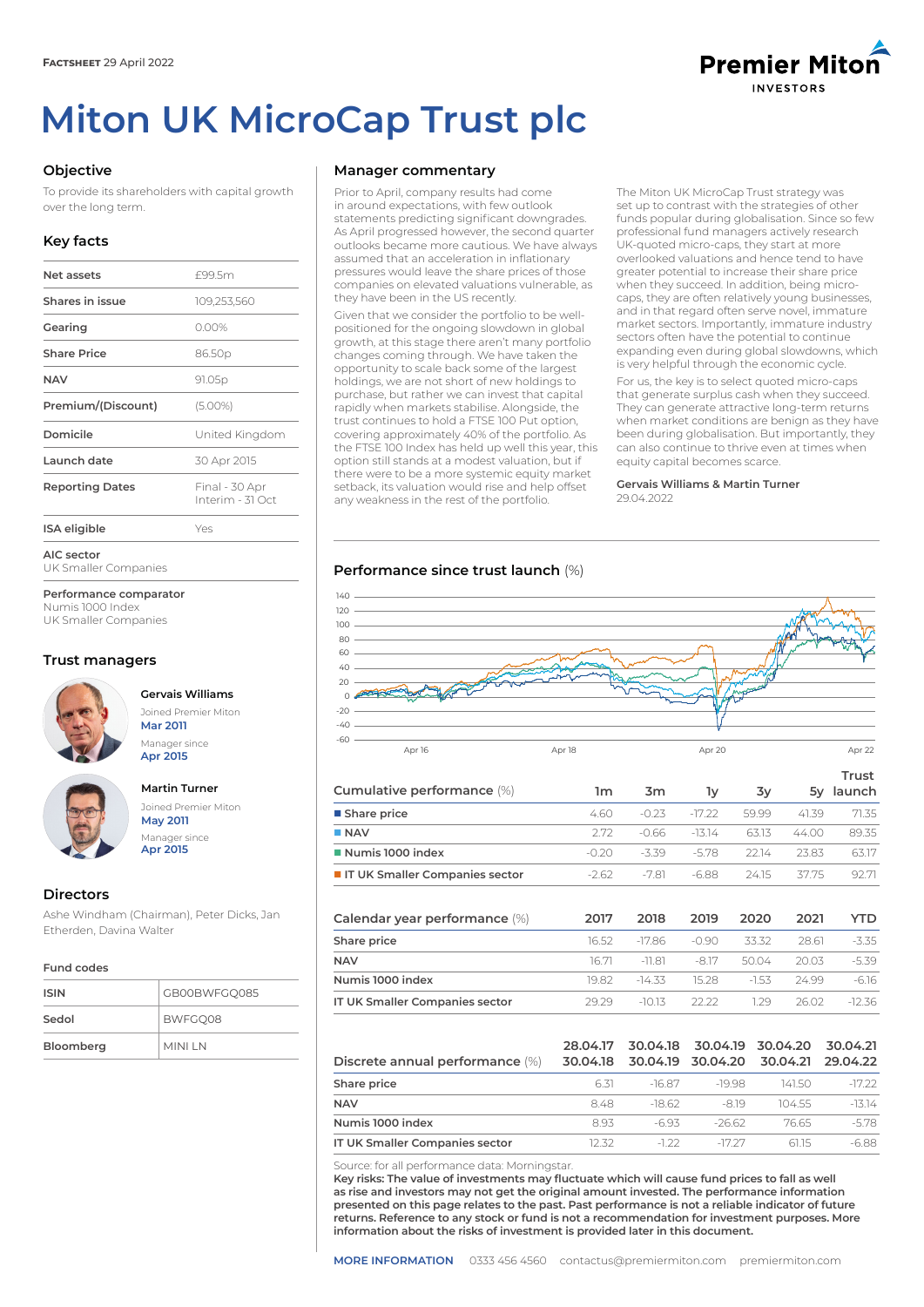# **Portfolio breakdown**

#### **Top 20 holdings** (%)

| MTI Wireless Edge Ltd            | 2.7 |
|----------------------------------|-----|
| AfriTin Mining Ltd               | 2.3 |
| Live Company Group               | 2.2 |
| Totally plc                      | 2.2 |
| Saietta Group plc                | 2.0 |
| Frontier IP Group plc            | 2.0 |
| Corero Network Security plc      | 1.9 |
| Aferian plc                      | 1.6 |
| Kistos plc                       | 1.6 |
| Atlantic Lithium                 | 1.6 |
| Caledonia Mining Corporation plc | 1.5 |
| Supreme plc                      | 1.4 |
| CT Automotive Group              | 1.4 |
| Pressure Technologies plc        | 1.4 |
| Capital Limited                  | 1.4 |
| CyanConnode                      | 1.3 |
| Jubilee Metals Group plc         | 1.3 |
| Tirupati Graphite plc            | 1.2 |
| Van Elle Holdings plc            | 12  |
| CentralNic Group plc             | 1.2 |
|                                  |     |



# **Charges**

| Ongoing charges figure (OCF) | 1.42% |
|------------------------------|-------|
| as at 31,10,2021             |       |

The ongoing charges figure (OCF) is not the same as the ongoing costs figure set out in the Company's key information document. The key differences are that gearing costs and portfolio transaction costs are not included in the OCF. In addition costs are calculated on slightly different bases. The OCF figure set out above mirrors that in the Report and Accounts and is based on costs incurred in the year which are likely to recur in the foreseeable future. The ongoing costs figures in the key information document provide investors with the impact costs have had on returns averaged over the five year recommended holding period.

| Management fee on market cap |  | 0.90% |
|------------------------------|--|-------|
|------------------------------|--|-------|

#### **General risks**

All types of investment carry a degree of risk. It is possible you could lose some, or all, of the money you invest. The level of risk varies depending on the type of investment.

Typically, you are less likely to lose money over the long term from an investment that is considered low risk, although potential returns may also be lower. Investments considered higher risk typically offer greater opportunities for better long-term returns, though the risk of losing money is also likely to be higher.

When you invest, it is important that you understand the risk to your money and are

# **Other risks**

Some of the main specific risks of investing in this trust are summarised here.

# **Derivative**

A contract whose value is based on the change in price of a specific asset or index. When derivatives are used within a trust, it doesn't necessarily increase risk. However, price changes in the underlying asset can translate into big swings in the value of derivatives (up and down), which has a direct effect on the value of the trust.

#### **Equities**

Equities (shares) can experience high levels of price fluctuation.

#### **Geographic concentration**

Trusts that have a strong focus on a particular country or region can carry a higher risk than trusts with a more diversified portfolio.

#### **Hedging**

A hedge is designed to offset the risk of another investment falling in price. It can also act as a limit on potential gains if the investment that has been hedged increases in value.

#### **Inflation**

Higher inflation can lead to some investments falling in value, particularly those with a fixed level You could lose money if financial markets fall.

The value of your investment might not keep up

with any rise in the cost of living.

comfortable with that level of risk. If you are unsure, we would recommend that you consult a financial

Past performance of an investment is not an indication of how it will perform in the future. The value of your investment and any income generated by your investment can go down as well as up, and you could get back less than you

of interest, for example government bonds and corporate bonds.

### **Infrastructure**

adviser.

invested.

Investments are often in large-scale projects whose profitability can be affected by supply problems or rising prices for raw materials or natural resources. Changes in the wider economy and government regulation can also have a significant influence.

#### **Interest rate**

Changes in central bank interest rates can affect all types of assets, in particular, securities such as government bonds and corporate bonds that generally offer a fixed level of interest. If interest rates go up, the value of a bond may fall, and vice versa.

#### **Legal and tax**

The income or capital gains from investments can sometimes be affected by changes in legal and tax regulations or how these rules are applied.

### **Liquidity**

In some instances, for example, when market conditions generally are difficult, holdings in a trust may be difficult to sell and buy at the desired price. The trust value could fall as a result.

The levels of taxation that apply to income or capital gains from the trust, including any tax relief

There is no guarantee that the investment objective of the trust will be achieved.

that may be available, will depend on your personal tax situation.

Trusts with similar objectives may not perform in the same way as they are likely to have different holdings or hold different amounts of the same investment.

Performance will be affected by investment decisions made by the fund managers.

#### **Operational**

Processes, systems and controls around your investment might fail. The more complex or unusual the investments that the trust holds, the more likely this is to happen. For example, developing markets may have less reliable systems or lower standards of governance than more developed markets.

#### **Property and Real Estate Investment Trusts**

Property values can rise and fall sharply depending on the strength of a country's economy.

#### **Put-options**

A type of derivative. Put-options can be used for a number of reasons. For example, they can be used to protect the value of an underlying investment or group of investments against a fall in value. They can be thought of as an insurance policy. These can make a trust more volatile from time to time.

#### **Smaller companies**

Investment in smaller companies is typically higher risk than investment in larger companies. Shares in smaller companies can experience greater levels of volatility.